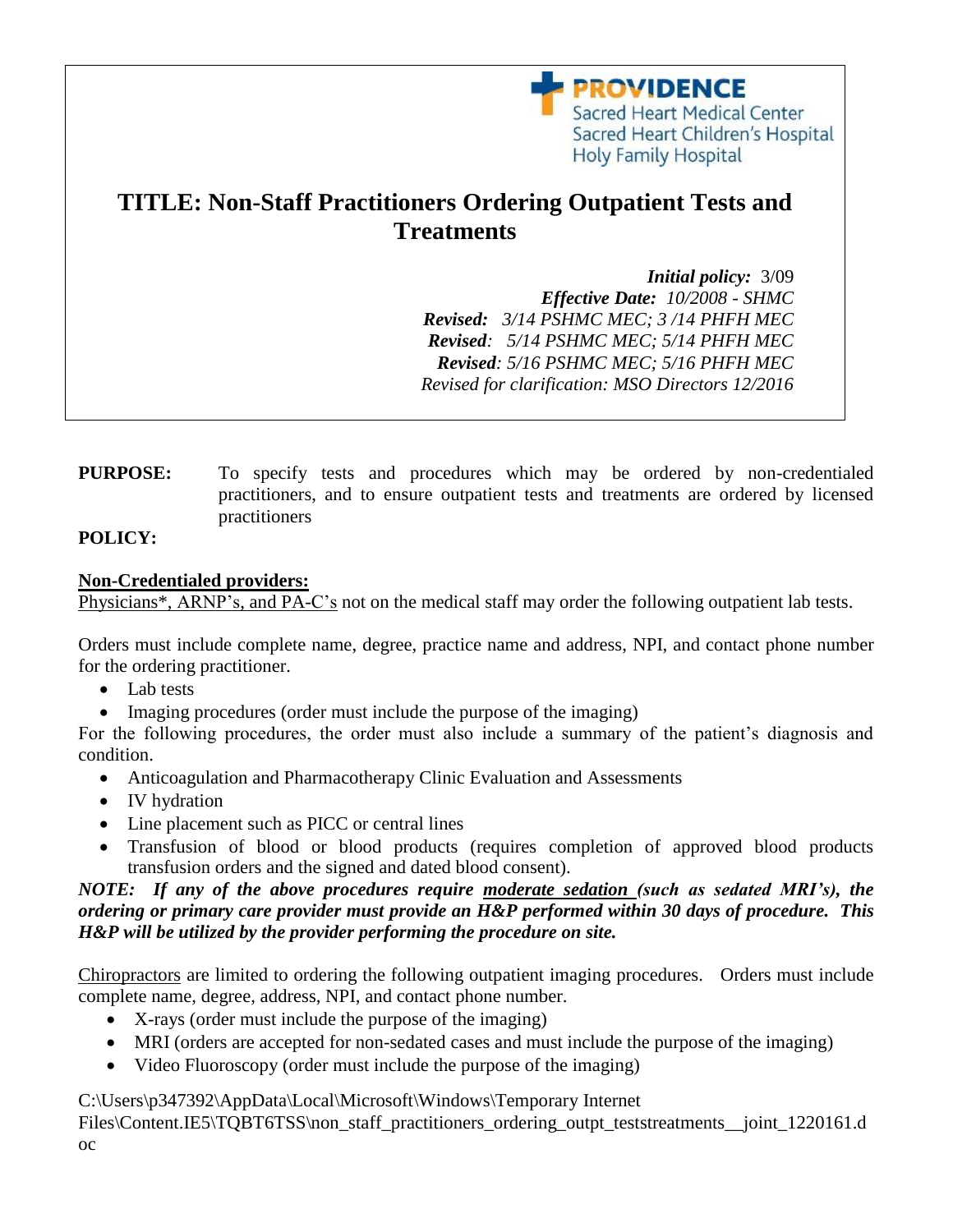• Bone Density

## **Orders from non-staff providers will NOT be accepted for the following:**

- Orders for inpatients.
- Invasive procedures requiring moderate sedation or above (sedated noninvasive imaging procedures are allowed as above).
- Administration of drugs or chemotherapy. Patients may also be referred to Providence Infusion and Pharmacy Services East, 509-924-1826, which is an off-site, non-hospital-based infusion center.
- Orders from practitioners not licensed in the United States (such as licensure in Canada or other countries).
- Orders from providers known to be on any regulatory exclusion list.
- Orders regarding immediate family members.

## **PROCEDURE:**

#### **Provider data management**

Staff members receiving outpatient orders will verify privilege status. Providence Health & Services maintains a database of referring, non-credentialed providers which includes current license, current address, and NPI. Current licensing is continually monitored, and providers are matched against the EPLS database for any exclusions from federal payment. (Refer to the Enterprise Referring Provider Compliance Policy.)

**Critical values or results**: If a critical value or result is found, the result will be called to the ordering physician. If the physician or designee is unable to be located, the on-call specialist (i.e., pathologist, radiologist) will be contacted to discuss the result with the patient. The patient may also be directed to the Emergency Department for an immediate evaluation and management.

#### **If an adverse reaction occurs:**

- Serious adverse reactions call to Rapid Response Team, and transfer to ED for evaluation and treatment
- Minor adverse reactions for which IV fluids, and/or supportive medications (i.e., diphenhydramine) may be indicated, initiate treatment according to nursing protocol, contact to referring/ordering provider to sign order.
- All blood/blood product reactions and suspected reactions are reported to the INBC Medical Director. If deemed appropriate, the INBC Medical Director will assume care for this episode.

\*PSHMC-PHFH follows the CMS and TJC physician definitions:

- Doctor of med or osteopathy
- Doctor of dental surgery or of dental medicine
- Doctor of podiatric medicine

C:\Users\p347392\AppData\Local\Microsoft\Windows\Temporary Internet

Files\Content.IE5\TOBT6TSS\non\_staff\_practitioners\_ordering\_outpt\_teststreatments\_\_joint\_1220161.d oc

*References:*